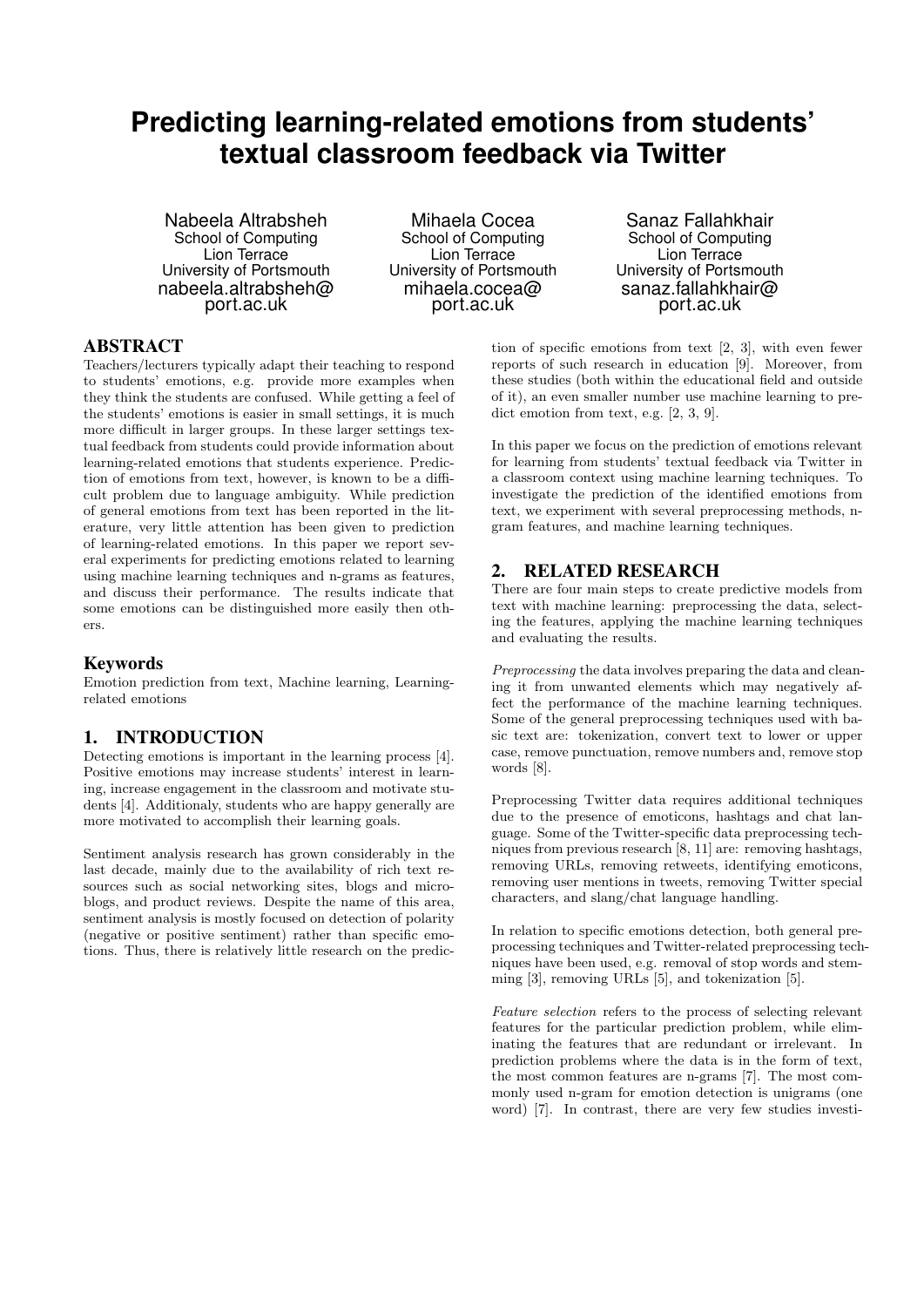gating the use of bigrams (two words) and trigrams (three words) in emotion prediction. However bigrams and trigrams has been used in sentiment analysis of tweets [7]. In this paper, we investigate the influence of these different ngrams and their combination on emotion detection.

Various machine learning techniques have been used for polarity and emotions prediction from text. In our experiments we used classifiers previously shown to work well [9]: Naive Bayes (NB), Multinomial Naive Bayes (MNB), Complement Naive Bayes (CNB), Support Vector Machines (SVM), Maximum Entropy (ME), Sequential Minimal Optimization (SMO), and Random Forest (RF).

Previous research on emotions related to learning indicates a variety of emotions experienced by learners [6]. In previous research [1], we identified from the literature a number of common emotions that are associated with learning: amused, anxiety, appreciation, awkward, bored, confusion, disappointed, embarrassed, engagement, enthusiasm, excitement, frustration, happy, motivated, proud, relief, satisfaction, shame and uninterested.

### 3. DATA CORPUS

The data was collected from lectures taught in English in Jordanian universities on different topics: calculus, English communication skills, database, engineering, molecular biology, chemistry, physics, science, contemporary history of the world and architecture.

Twitter was used to collect students feedback, opinions, and feelings about the lecture. For each tweet, they were asked to choose one emotion from a set of emotions provided, i.e. the 19 emotions listed in the previous section. Although tweets were used the language was formal and did not include chat language or slang, however, they did include emoticons and hashtags.

A total number of 1522 tweets were collected with their corresponding emotion label. There was one label per feedback. Some of the emotions appeared more frequently than others. The most frequent emotions that were used in our research were: Bored (336), Amused (216), Frustration (213), Excitement (178), Enthusiasm (176), Anxiety (130), Confusion (73), and Engagement (67). The least frequent ones were discarded due to insufficient data for training and testing machine learning algorithms: Happy (32), Satisfaction (31), Appreciation (26), Embarrased (18), Dissapointed (12), Uninterested (4), Proud (3), Relief (3), Shame (2), Awkward (1), and Motivated (1).

## 4. PREDICTION OF EMOTIONS FROM STUDENTS' FEEDBACK

Two different preprocessing levels were experimented with: (a) high preprocessing, which includes: tokenization, convert text to lower case, remove punctuation, remove numbers, remove stop words, remove hashtags, remove URLs, remove retweets, remove user mentions in tweets, and remove Twitter special characters; (b) low processing, which includes: tokenization, convert text to lower case, and remove stop words.

The high preprocessing was only used for one of the models which contained all the emotions combined, due to the low results that it led to in comparison with the low level of preprocessing for this model. Consequently, for the other models only the low preprocessing was experimented with.

The negative influence of preprocessing on the performance of the models indicates that information that is typically discarded for polarity prediction has value for the identification of specific emotions, as for example in the case of punctuation [11].

We experimented with different n-grams, i.e. unigrams, bigrams, and trigrams, and all combinations between them to find which n-gram or combination of n-grams leads to the best performance for the different models. The features that were experimented with are: Unigrams (UNI); Bigrams (BI); Trigrams (TRI); Unigrams and Bigrams combined; Unigrams and Trigrams combined; Bigrams and Trigrams combined; and Unigrams, Bigrams, and Trigrams combined.

We used the classifiers mentioned previously in section 2 due to their common use in previous research. Additionally, we used two common kernels for SVM: radial basis (RB) and linear (LIN) kernel.

We experimented with all the emotions combined and then subtracted, in turn, the emotion with the lowest number of instances. The total number of models experimented with was 16 models, which are: 7 emotions (All except engagement) + other (8 classes); 6 emotions (7 emotions except  $confused$ ) + other (7 classes); 5 emotions (6 emotions except anxiety) + other (6 classes); 4 emotions (5 emotions except enthusiasm) + other (5 classes); 3 emotions (4 emotions except excitement) + other (4 classes); 2 Emotions  $(Amused, Bored) + other (3 classes); and each emotion +$ other (2 classes).

All the models were tested using 10-fold cross-validation; the accuracy and the error rate were used to assess the overall performance of the classifiers, while the precision, recall, and F-score were used to assess the ability of the classifiers to correctly identify the specific emotion(s).

The results indicate that the models with a single emotion perform better than the multi-emotion models in terms of accuracy, although one has to bare in mind that the baseline for multi-class models is lower than the baseline for 2-class models.

The results show that two classifiers performed best in terms of accuracy: the Support Vector Machine with Radial Basis kernel (RB), mainly for the 2-class models, and Sequential Minimal Optimization (SMO), mainly for the multi-class models. In term of features, unigrams and trigrams were found to lead to the best performance for the 2-class models, while unigrams combined with bigrams and trigrams led to the best performance for the multi-class models.

Despite the fact that accuracy can be useful in predicting the models performance, it does not indicate how well a classifier can predict specific emotions. As the recall indicates the percentage of correctly identified instances for a class of in-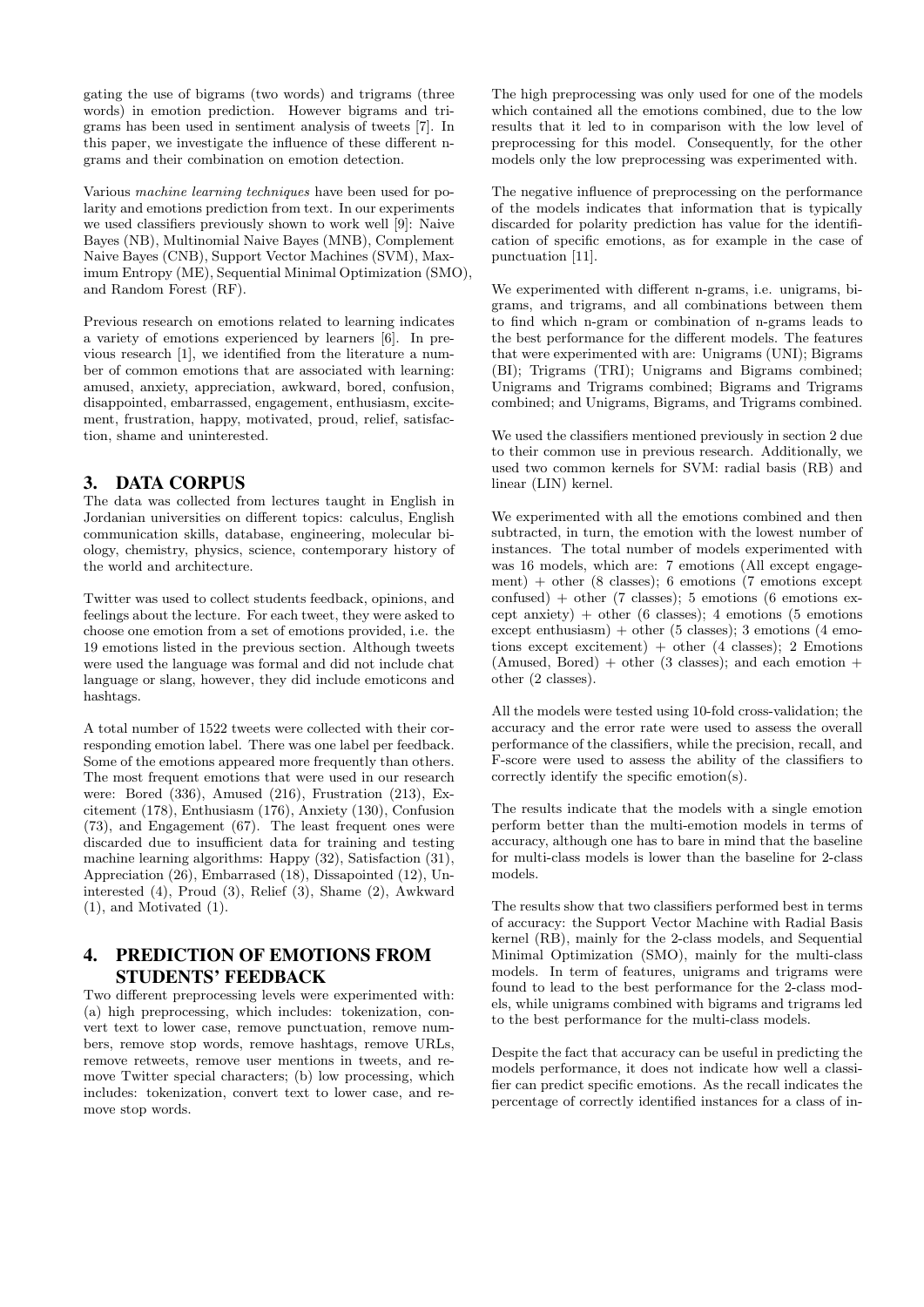| Model                   | Tecbnique  | $N-gram$         | Accuracy | Error | Precision | Recall | F-score |
|-------------------------|------------|------------------|----------|-------|-----------|--------|---------|
|                         |            |                  |          | rate  |           |        |         |
| ALL Preprocessed        | ME         | $UNI + BI + TRI$ | 0.32     | 0.68  | 0.34      | 0.33   | 0.33    |
| ALL $W/O$ Preprocessing | ME         | $UNI + BI$       | 0.32     | 0.68  | 0.33      | 0.32   | 0.32    |
| 7 Emotions+ other       | NB         | $BI+TRI$         | 0.26     | 0.74  | 0.24      | 0.25   | 0.25    |
| $6$ Emotions+ other     | <b>MNB</b> | UNI              | 0.27     | 0.73  | 0.27      | 0.26   | 0.27    |
| $5$ Emotions+ other     | <b>MNB</b> | $UNI+TRI$        | 0.25     | 0.75  | 0.32      | 0.32   | 0.32    |
| 4 Emotions+ other       | <b>MNB</b> | ВI               | 0.26     | 0.74  | 0.29      | 0.38   | 0.33    |
| $3$ Emotions $+$ other  | ME         | $UNI + BI + TRI$ | 0.51     | 0.49  | 0.43      | 0.36   | 0.39    |
| 2 Emotions+ other       | MЕ         | $UNI + BI + TRI$ | 0.57     | 0.43  | 0.40      | 0.51   | 0.45    |
| Amused                  | CNB        | TRI              | 0.49     | 0.51  | 0.19      | 0.70   | 0.30    |
| Anxiety                 | CNB        | TRI              | 0.45     | 0.55  | 0.12      | 0.77   | 0.21    |
| Bored                   | CNB        | TRI              | 0.44     | 0.56  | 0.28      | 0.85   | 0.42    |
| Confused                | CNB        | TRI              | 0.28     | 0.72  | 0.06      | 0.81   | 0.11    |
| Engagement              | CNB        | TRI              | 0.24     | 0.76  | 0.04      | 0.68   | 0.08    |
| Enthuisiasm             | CNB        | TRI              | 0.36     | 0.64  | 0.14      | 0.76   | 0.24    |
| Excitement              | CNB        | TRI              | 0.37     | 0.63  | 0.15      | 0.86   | 0.26    |
| Frustration             | <b>CNB</b> | TRI              | 0.40     | 0.60  | 0.19      | 0.84   | 0.31    |

Table 1: Highest recall for each model

Table 2: Best overall models for identification of specific emotions

| Model      | Tecbnique N-gram |                  | Accuracy | Error | Precision | Recall | F-score |
|------------|------------------|------------------|----------|-------|-----------|--------|---------|
|            |                  |                  |          | rate  |           |        |         |
| Amused     | $_{\rm CNB}$     | $Bi+Tri$         | 0.64     | 0.36  | 0.24      | 0.62   | 0.35    |
| Bored      | $_{\rm CNB}$     | $UNI + BI + TRI$ | 0.71     | 0.29  | 0.43      | 0.63   | 0.51    |
| Excitement | $_{\rm CNB}$     | UNI+TRI          | 0.64     | 0.36  | 0.21      | 0.64   | 0.32    |

terest, it can be used to assess the ability of the classifiers to predict emotions; in addition, precision can indicate where the identification problems occur.

For most of the models with the highest accuracy, the recall is extremely low or even 0% in some cases. In addition, precision is also low for most of the models (with a few exceptions). For instance in the "engagement  $+$  other" model where the accuracy is 95% and the precision, recall, and F-score are (0-0.05)% for the emotion class. This indicates that the high accuracy is due to the correct identification of the "other" class rather than the correct identification of emotion(s).

Table 1 displays the best experimental results when focusing on the recall, i.e. the correct identification of the emotion(s). In terms of machine learning techniques, Complement Naive Bayes (CNB) performs best for half of the models, which could be explain by the ability of this technique to compensate for uneven class sizes. In terms of features, trigrams led to the best performance in the 2-class models, while unigrams combined with bigrams and trigrams led to the best performance in the multi-class models.

The fact that the models with high recall rates have low accuracy and low precision values indicates that many instances of the "other" class are wrongly classified as indicating particular emotions. In other words, although the classifiers have a higher sensitivity for the emotion classes, they are not precise in distinguishing the "other" class from the emotion class(es).

When looking at the overall picture and the balance of the evaluation metrics considered (i.e. accuracy, error rate, precision and recall), some of the models stand out – these are presented in Table 2. We found that the best classifier is Complement Naive Bayes (CNB). When looking at the features, one can notice that different combinations of n-grams led to the best performance for different classifiers. This indicates that a combination of various n-grams instead of a single n-gram is useful for the prediction of specific emotions and should be investigated further.

It is not surprising that the best performing models are for the emotions for which we had larger number of instances (see section 3), i.e. bored, amused and excitement. Interestingly, the models for excitement performed better that the ones for frustration, although there were more instances for frustration than for excitement.

From previous research studies focusing on the prediction of emotions using machine learning techniques, only one study was conducted in an educational context [9]. This research used part-of-speech (POS) tags as features, and more specifically, they experimented with the combination of the following part-of-speech tags: verb, adverb, adjective and noun. They evaluated their models using precision, recall, and Fscore and found that Random Forest performed better than the other classifiers with a weighted average F-score at 0.638. Similar to our research they found that the recall score was higher than the precision. From the emotions that we identified as relevant for learning from previous literature, they only looked at anxiety, for which they obtained a precision value of 0.6 using a LogitBoot classifier. However, this re